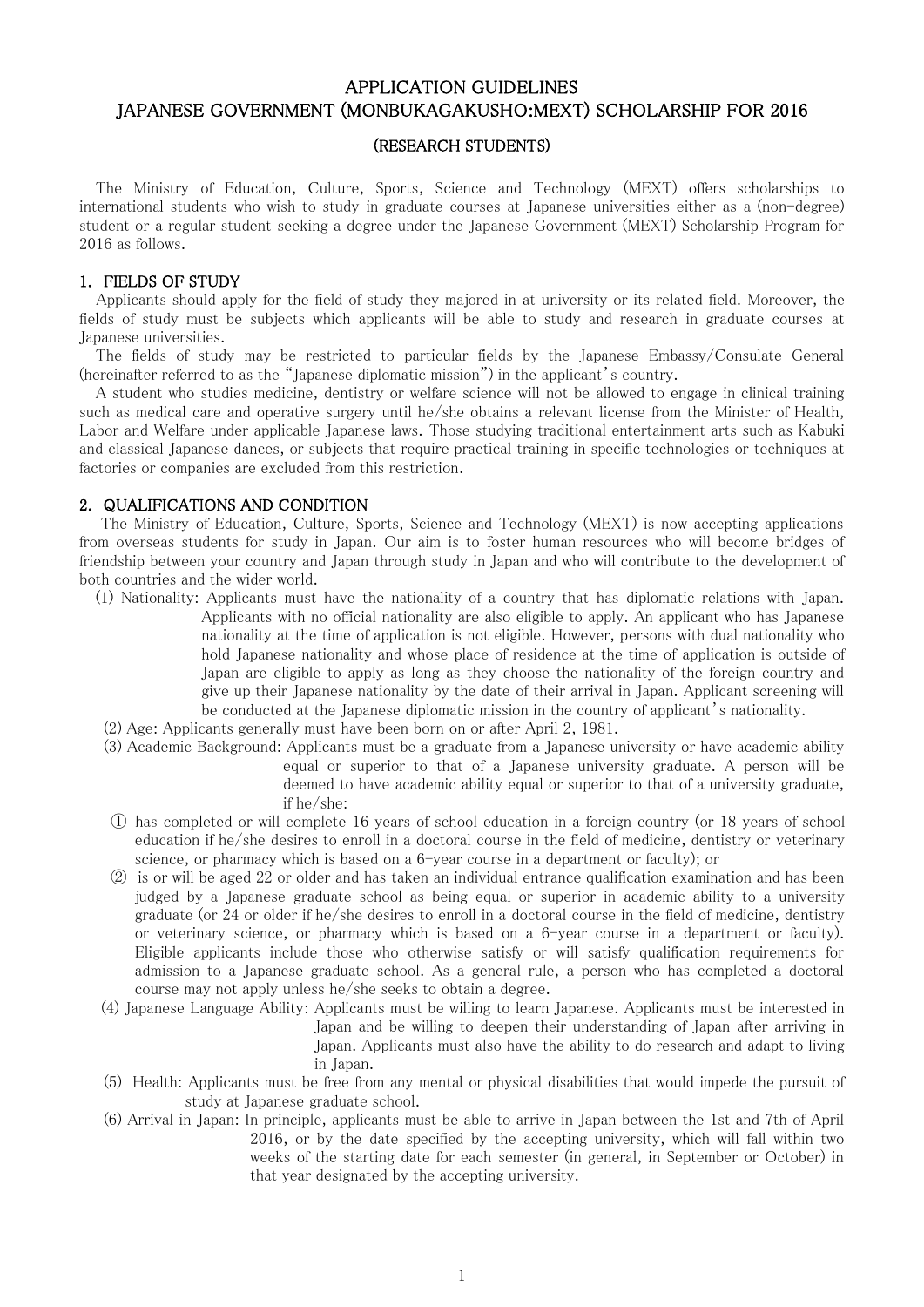- (7) Visa Requirement: Applicants must acquire College Student (ryugaku) visas before entering Japan. They then enter Japan with the College Student (ryugaku) residence status. Please also note that those who change their visa status to one other than College Student after arrival in Japan will lose their qualification to be Japanese Government Scholarship recipients from the date when their visa status changes.
- (8) Others: After returning to the home country, former scholarship recipients shall maintain close contact with the university where they studied, cooperate with the conducting of post-return survey questionnaires, participate in events conducted by Japanese diplomatic missions in their country, and work to improve relations between the home country and Japan.
- (9) Any applicant who meets any or all of the following conditions is ineligible. If identified after the start of the scholarship period, the applicant will be required to withdraw from the scholarship.
- ① Those who are military personnel or military civilian employees at the time of their arrival in Japan;
- ② Those who cannot arrive in Japan during the period designated by MEXT or the accepting university;
- ③ An applicant who is a previous recipient of a Japanese government scholarship, but does not have educational research experience exceeding more than three years from the first day of the month following the final payment of the previous scholarship to the beginning of the payment of this scholarship, as of April 1, 2015. This does not apply to the past recipients of Japanese studies scholarships and Japan-Korea Joint Government Scholarship Program For The Students In Science And Engineering Departments who have graduated or are going to graduate from universities in their home countries and past participants in the Young Leaders Program;
- ④ Those who are currently enrolled at a Japanese university with a College Student (ryugaku) residence status; those enrolled, or scheduled to be enrolled, at a Japanese university as a privately financed international student during the period when the scholarship application was filed in the home country until prior to the start of the provision of the scholarship; This does not apply to current self-financed international students at Japanese universities who will complete their courses of study and return to their countries before the end of the current fiscal year;
- ⑤ Recipients of scholarships from institutions other than MEXT (including government institutions in their home countries) that overlap with the Japanese Government Scholarship (Prospective beneficiaries are included);
- ⑥ Applicants who are expected to graduate at the time of application and cannot satisfy the qualifications and the conditions related to academic background by the deadline given;
- ⑦ Holders of dual nationality at the time of application who cannot verify that they will give up Japanese nationality by the time of the arrival in Japan; or
- ⑧ Applicants who wish, from the time of application, to conduct fieldwork or participate in an internship outside of Japan, since this scholarship program is intended for overseas students who wish to enroll in a Japanese university and do graduate research in Japan.

### 3. PERIOD OF SCHOLARSHIP

The period of the scholarship will differ as follows depending on the student category the applicant is accepted under at a Japanese university.

- (1) In the case where a grantee will enroll as a research student, part-time non-degree student, or auditor, etc. (hereinafter referred to as a "Research Student (non-regular student") after coming to Japan:
- ① If a grantee comes to Japan in April 2016, his/her scholarship will be payable for 24 months from April 2016 through March 2018;
- ② If a grantee comes to Japan in October 2016, his/her scholarship will be payable for 18 months from October 2016 through March 2018.

(In either case, the above-mentioned scholarship period includes a 6-month Japanese language training period for grantees who require such training.)

- (2) If a grantee enrolls as a regular student in a master's course, doctoral course, or professional graduate course for a degree after coming to Japan, regardless of the time of his/her arrival in Japan the scholarship will be payable for a period necessary for him/her to complete his/her regular course (standard course period). (Period includes a 6-month Japanese language training period for the grantees who need such training.)
- (3) The extension of scholarship period: If a grantee desires to proceed to a regular graduate course for a degree from a Research Student (non-degree) course, or to a doctoral course from a master's course or a professional graduate course, he/she may have the term of his/her scholarship extended upon a successful examination by MEXT and provided that he/she has made outstanding academic achievement that meets certain criteria. However, note the following;
	- ① A grantee cannot have the period of his/her scholarship extended as a Research Student (non-degree) course.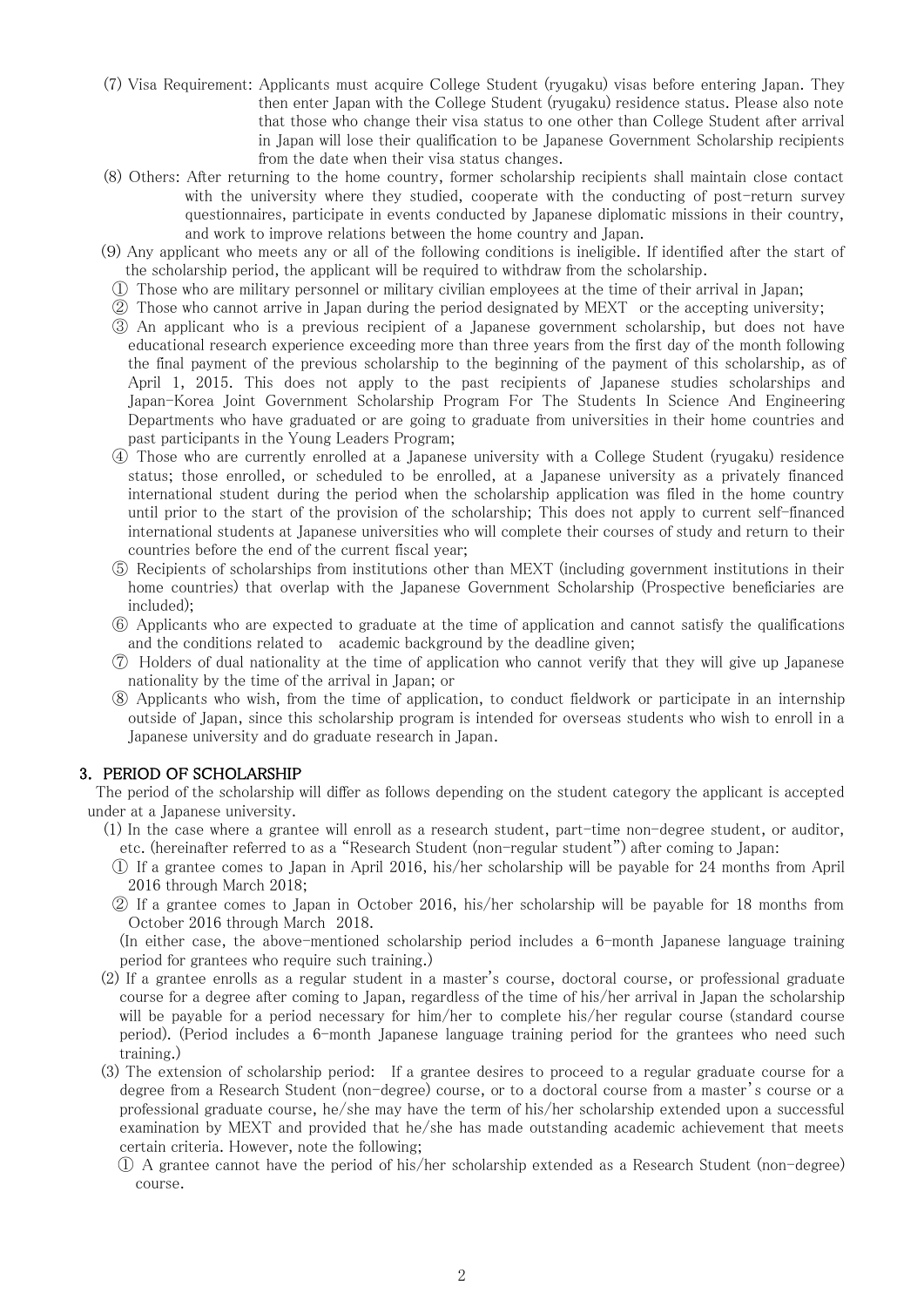- ② If a grantee proceeds to a more advanced level of education without receiving approval for an extension of the period of the scholarship, the scholarship will be cancelled. He/she may, however, proceed to a more advanced level of education or continue with his/her study as a privately-financed student.
- ③ A Research Student(non-regular students) is not eligible to apply for an extension of the scholarship period if he/she cannot proceed to master's or doctoral course by the end of the term of the Research Student's scholarship. However if he/she withdraw traveling costs (transportation from Japan), they are eligible to apply for an extension of the scholarship period.

# 4. SCHOLARSHIP BENEFITS

- (1) Allowance: 143,000yen (Research Students(non-regular students), 144,000yen (regular students in Master's courses or professional graduate courses), or 145,000yen(regular students in doctoral courses) per month. (In case that the recipient research in a designated region, 2,000 or 3,000 yen per month will be added. The monetary amount each year may be subject to change due to budgetary reasons.) The scholarship is cancelled in principle if the recipient is absent from the university for an extended period. The scholarship will be also cancelled in principle in the following situations. If the recipient has been receiving the scholarship despite his/her falling under any of the following situations, the recipient will be ordered to return the amount of scholarship that he/she received during the period wherein he/she was involved with any of the following situations.
	- ① The recipient is determined to have made a false statement on his/her application;
	- ② The recipient violates any article of his/her pledge to the Minister of Education, Culture, Sports, Science and Technology;
	- ③ The recipient violates any Japanese laws;
	- ④ The recipient is expelled from his/her university or preparatory educational institution or receives other punishment, or is removed from enrollment; (The scholarship payment may be stopped during the period up until punishment is decided by the university, etc.)
	- ⑤ It has been determined that it will be impossible for the recipient to complete the training course within the standard time period because of poor academic grades or suspension from the university;
	- ⑥ The recipient's residence status has changed to one other than College Student as defined in the Appended Table I-4 of the Immigration Act;
	- ⑦ The recipient has received a scholarship from another institution (excluding those specified for research expenditures).
	- ⑧ If he/she proceeds to a more advanced level of education without receiving approval for an extension of the period of the scholarship.
- (2) Traveling Costs
	- ① Transportation to Japan: The recipient will be provided, according to his/her itinerary and route as designated by MEXT, with an economy-class airplane ticket from the international airport nearest to his/her home country residence \* to the New Tokyo International Airport or any other international airport that the appointed university usually uses. Expenses such as inland transportation from his/her home address to the international airport, airport tax, airport usage fees, special taxes on travel, or inland transportation within Japan will NOT be covered. (\*The address in the country of the recipient's nationality stated in the application form is in principle regarded as the recipient's "home country residence.")
	- ② Transportation from Japan: In principle, the recipient who returns to his/her home country within the fixed period after the expiration of his/her scholarship will be provided, upon application, with an economy-class airplane ticket for travel from the New Tokyo International Airport or any other international airport that the appointed university usually uses to the international airport nearest to his/her home address.
		- Note 1: If a grantee returns home without having received an extension even though he/she may have applied for extension of the scholarship period, as a general rule, he/she will not be paid for the travel expenses to return to the home country.
		- Note 2: Any aviation and accident insurance to and from Japan shall be paid for by the recipient.
		- Note 3: If a grantee continues to stay in Japan after the scholarship period has ended, he/she will not be paid travel expenses to return to the home country for a temporary return.
- (3) Tuition and Other Fees: Fees for the entrance examination, matriculation, and tuition at universities will be paid by the Japanese government.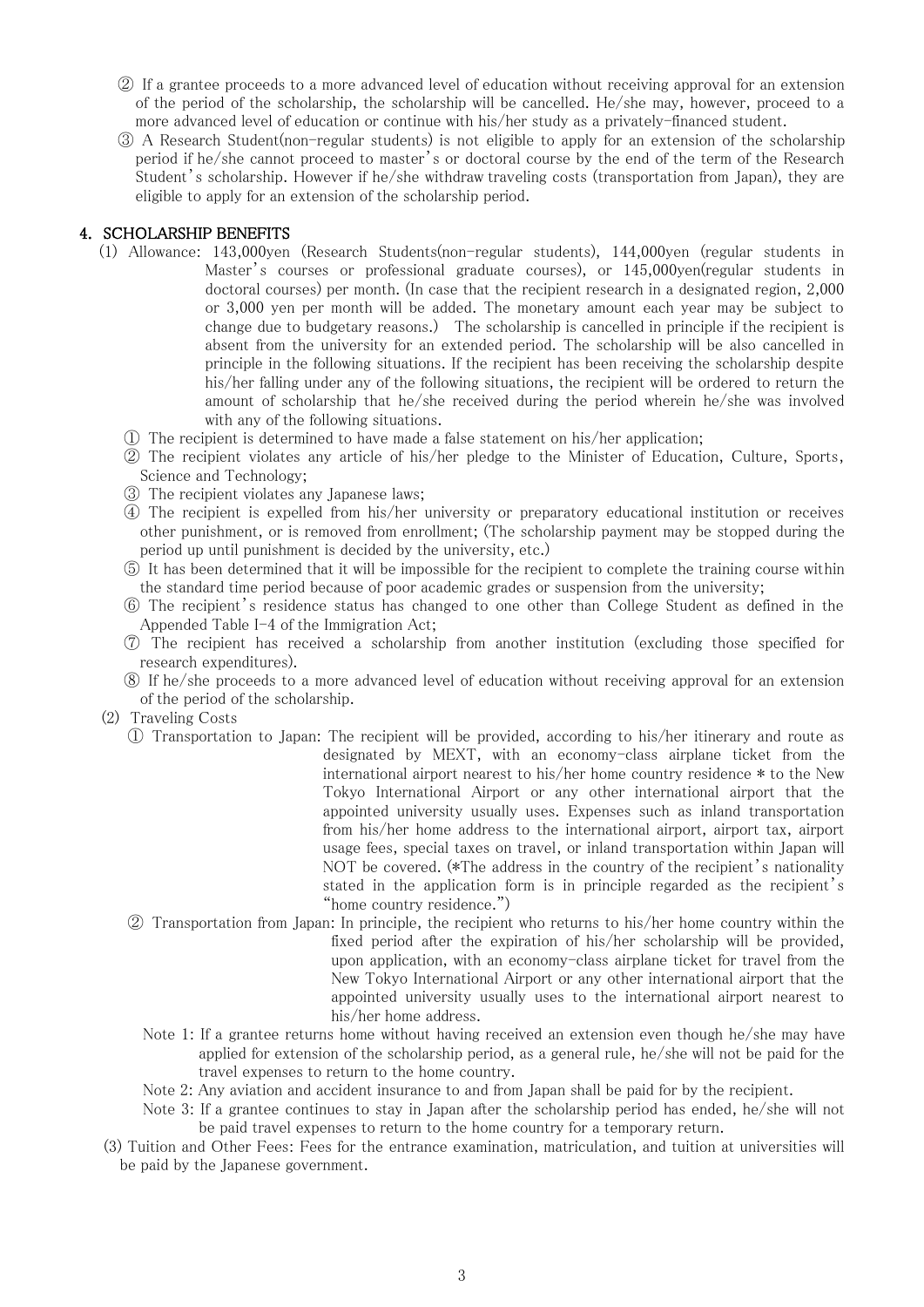# 5. SELECTION AND NOTIFICATION

- (1) In cooperation with the governments of the applicants' countries, the Japanese diplomatic missions will conduct a primary (preliminary) screening of applicants by means of submitted application documents, written examinations (language) and interviews.
- (2) Written examinations will be English and Japanese language tests. The Japanese and the English language examinations must be taken by all applicants.
- Note 1: The result of the Japanese language examination will be used as reference data for placement at a university and for Japanese-language education to be provided upon the applicant's arrival in Japan.
- Note 2: In particular, if an applicant with limited proficiency in Japanese desires to pursue studies in fields such as Japanese linguistics, Japanese literature, Japanese history, or Japanese law ―fields that require sufficient knowledge of the Japanese language — he/she will not be selected as a grantee unless there are exceptional circumstances.
- (3) The following policy will apply to each stage of screening:
- ① Application documents: Must show that the applicant's academic achievement at the university he/she last graduated from equaled or exceeded the minimum specified level, and state the applicant's desired research program in a detailed and concrete manner.
- ② Written examination: Must show that the applicant obtained scores that cleared the fixed cut-off level in both Japanese or English.
- ③ Interview: Must reveal that the applicant has a clear sense of purpose relating to his/her study in Japan and has gathered information about Japanese universities. The interview must also reveal that the applicant has sufficient Japanese or English language ability to communicate with his/her adviser in Japan. If the applicant desires to study a subject that requires advanced Japanese language proficiency, the interview must show that the applicant has a considerable degree of Japanese language proficiency.
- (4) Results of the primary screening will be notified to the applicants on the date separately designated by the Japanese diplomatic mission.
- (5) Each person who has passed this primary screening is required to contact directly the Japanese university of his/her choice in order to obtain admission as a regular student for a degree or as a Research Student (non-regular student) in a graduate course, or a letter of provisional acceptance as a research student (hereinafter referred to as "Admission") by the 31th of August. In order to obtain the Admission, candidates can gain information regarding the contact office for international students of each university, websites of universities and researchers, etc. from the Japanese diplomatic mission. Candidates are not allowed to contact Japanese universities after the 1st of September.
- (6) Each candidate must submit to the university of his/her choice a set of the documents that are submitted to and returned by the Japanese diplomatic mission (application, academic transcript of the university attended, research program plan, etc.) all with a confirmation seal of the Japanese diplomatic mission affixed, and a certificate of the primary selection issued by the Japanese diplomatic mission. Additional documents may have to be submitted upon request of the university.
- (7) MEXT will conduct a secondary screening based on the results of the primary screening conducted by the Japanese diplomatic mission, and select applicants as MEXT scholarship grantees whose placement at a university of their choice has been decided.
- Note 1: Applicants who have passed the primary screening at a Japanese diplomatic mission are not necessarily accepted as MEXT scholarship grantees.
- Note 2: Applicants who were not accepted by any universities which the applicants named in their Placement Preference Form will not be selected as MEXT scholarship grantees.

### 6. PLACEMENT AND RESEARCH GUIDANCE AT UNIVERSITY

 (1) Placement of a grantee at a university will be made following a relevant request which was made to the university by the applicant who has passed the primary screening and obtained Admission to the university. MEXT will request the universities listed in the Placement Preference Form to accept the grantee, and place him/her in the requested course upon its approval in principle (candidate who has received admission to a regular course for a degree will be placed directly in such course without needing to pass through a Research Student (non-degree) period).

If a candidate wants to enter either a public or a private university other than a national university, the grantee's preference specified in the Placement Preference Form may not be met due to budgetary reasons concerning school fees, etc. Moreover, any objection by a candidate to the decision will not be accepted.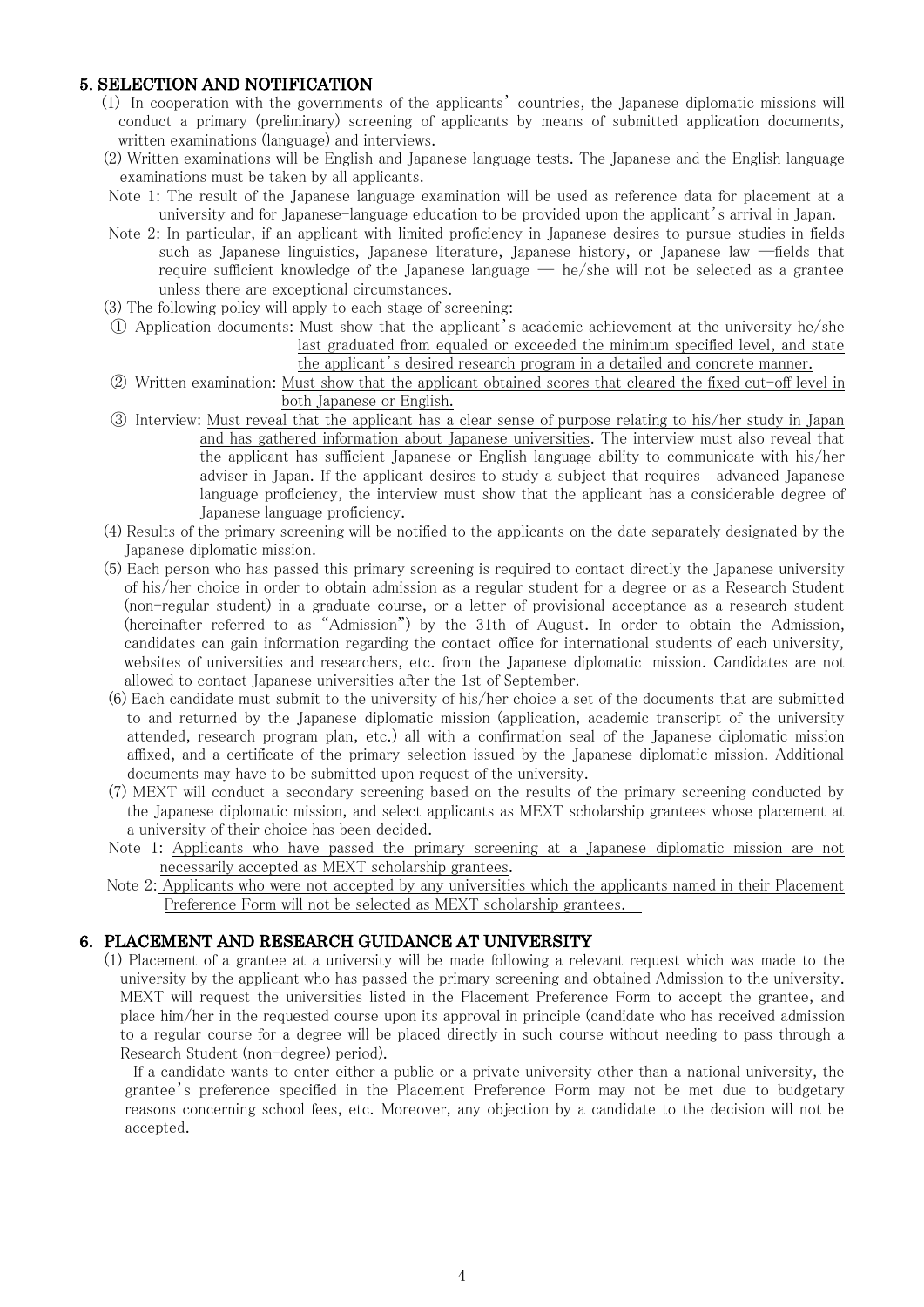In case a candidate is not able to gain Admission to any universities due to poor communication, MEXT will discuss the matter with the universities that the candidate listed in the Placement Preference Form. However the candidate may not be accepted [nor may not be selected] by the universities [and then by MEXT] if his/her research program plan is vague, unclear, or insufficient in content, or his/her desired major field presents difficulty from the perspective of research guidance in Japan. In this case, any objection by a candidate to the decision will not be accepted.

- (2) Research guidance such as lectures, experiments and practical training at universities is basically conducted in Japanese.
- (3) If a grantee is judged to be insufficient in Japanese language proficiency by the accepting university, usually he/she will be placed in a Japanese-language training institution designated by the university of placement or MEXT for the first six-month period after his/her arrival in Japan. Upon completion of the language training the grantee will be placed at a university for advanced education. If a grantee has poor achievement in the language training course and is considered incapable of advanced education at the university, scholarship payment will be stopped. (See 4. (1).)
- (4) If a grantee is initially deemed by his/her accepting university to be sufficient in Japanese language proficiency to conduct his/her research in Japan, he/she may be placed in the university as a Research Student (non-degree) or a graduate student studying for a degree without going through Japanese-language training.
- (5) If a grantee desires to move on to a regular course for a degree from a Research Student (non-degree) course, or to a doctoral course from a master's course or a professional graduate course, he/she needs to take an entrance examination administered by the relevant university and pass it. To continue receiving the MEXT scholarship after advancing to a higher level, the grantee must undergo another screening examination and be awarded an extension of the scholarship. (See 3.(2).)

A grantee cannot apply for an extension of the scholarship period while enrolled in a Research Student (non-degree) course.

- (6) If a grantee desires to advance to a regular course for a degree from a Research Student non-degree course, in principle, he/she must move on to the graduate school of the university at which he/she is studying as a Research Student. If proceeding to the graduate school is deemed to be inappropriate given the grantee's major field or ability, he/she may be allowed to transfer to another graduate school provided that he/she is admitted to it.
- Note 1: Under the educational system of Japan, a typical master's degree course lasts for two years subsequent to graduation from a university (i.e. after completion of 16 years of school education), and a typical doctoral degree course lasts for three years after completion of a master's course. If a student has completed such a two-, or three-year course, obtained the necessary credits, and passed the final examination after submitting his/her graduation thesis, he/she will be granted the relevant degree.
- Note 2: In the fields of medicine, dentistry and veterinary science, and pharmacy which is based on a 6-year course at a department or faculty, most of the universities offer only 4-year doctoral courses. For admission to such a doctoral course an applicant is required to have completed 18 years of school education. If an applicant completed 16 years of school education, he/she is required to have engaged for two or more years in research activities at universities or research institutions subsequent to completion of the 16 years of education, and to be deemed by a graduate school in Japan as being academically equal to an applicant who completed a 18 years of formal education.
- Note 3: Professional graduate schools were opened in 2003 with the aim of developing individuals with deep knowledge and outstanding ability in their field in order to support professions that require sophisticated expertise. The standard required duration of study is two years. In some fields of study, the duration is less than two years but more than one year. Upon completion of the course a master's degree (specialized occupation) is conferred. Among the professional graduate schools are "graduate schools of law." These schools require a standard duration of study of three years. Upon completion of the course a student will be granted the degree of "Doctor of Law (specialized occupation)."
- Note 4: Entrance examinations given by a graduate school vary from one university to another. In general, applicants have to take examinations in two foreign languages, his/her major subject, and an essay test.